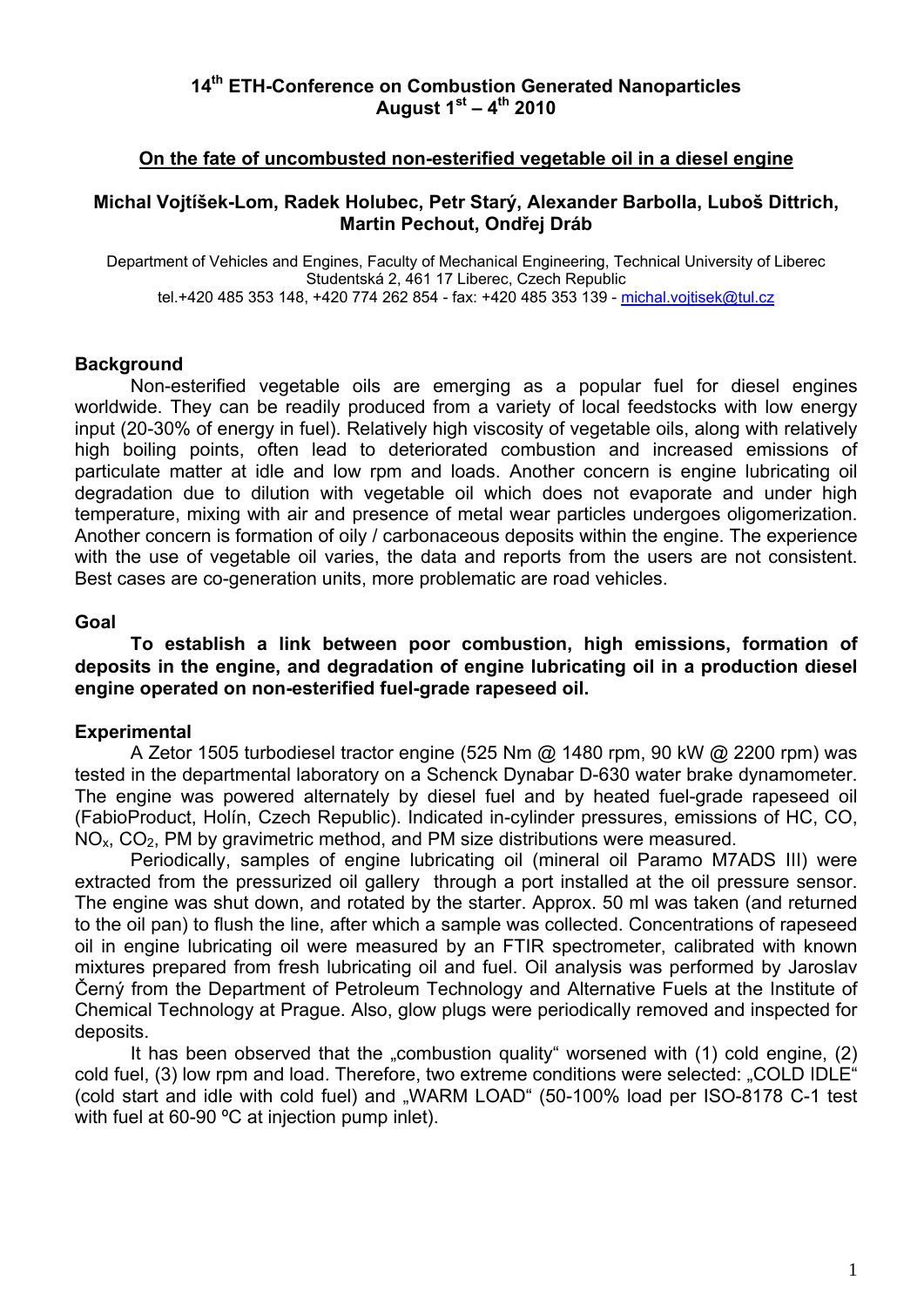### **Results**

|                                                                  | <b>COLD IDLE</b>                                                                                                                                                                                                                                      | <b>WARM LOAD</b>                                                                                                                                                             |
|------------------------------------------------------------------|-------------------------------------------------------------------------------------------------------------------------------------------------------------------------------------------------------------------------------------------------------|------------------------------------------------------------------------------------------------------------------------------------------------------------------------------|
| Onset of<br><b>Combustion</b>                                    | Delayed vs. diesel                                                                                                                                                                                                                                    | Comparable to diesel                                                                                                                                                         |
| Fuel<br>Consumption                                              | 2,7 kg/h $\rightarrow$ 1,8 kg/h<br>(diesel: 0,65 kg/h,<br>idle on RO immediately after load: content and higher density of<br>$0,8$ kg/h)                                                                                                             | Corresponds to lower<br>heat<br>RO; similar thermal efficiency                                                                                                               |
| Exhaust<br>emissions                                             | HC+PM 20-30 g/h<br>$($ > 1% of fuel)<br>Up to order of magnitude higher PM,<br>HC, CO vs. diesel fuel<br>Additional 400-600 g/h leaked out of PM -67%, HC -47%, CO -48%,<br>the exhaust as liquid (GC analysis: NOx +10%)<br>mostly uncombusted fuel) | $HC+PM$ 14 g/h (<0,1% of fuel)<br>vs. diesel:                                                                                                                                |
| Rapeseed oil<br>penetration into<br>lubricating oil              | 563 g/h<br>(approx. 30% of fuel consumed from<br>the tank)                                                                                                                                                                                            | 9-10 g/h (0,10-0,15 g/kWh,<br>approx 0,05% of fuel used)                                                                                                                     |
| Deposits                                                         | Oily and carbonaceous deposits on between injector tips and engine<br>all surfaces, rapeseed oil leaking out<br>of the exhaust system                                                                                                                 | Minimal, except in dead space<br>head, and on cylinder wall<br>above top ring                                                                                                |
| transition<br>After<br>from load to idle or<br>from idle to load | Idle after<br>loaded<br>Combustion<br>delay<br>deteriorate,<br>emissions<br>gradually<br>deposits form                                                                                                                                                | Combustion<br>emissions<br>and<br>operation: improve, deposits in the exhaust<br>increases,""" system are emitted,<br>fuel<br>deposited in<br>lubricating<br>oil<br>remains. |

### **Discussion**

The combustion of non-esterified rapeseed oil in a diesel tractor engine was heavily dependent on engine speed and load and fuel and engine temperature. Combustion deteriorated at prolonged idle and at lower rapeseed oil temperatures – onset of combustion was delayed, emissions of PM, HC and CO increased. In the extreme case of cold start and idling on non-preheated rapeseed oil, ~30% of fuel penetrated into engine lubricating oil, ~30% of fuel condensed in the exhaust (discussion: should that be considered "engine-out PM"?), oily deposits formed in the engine and exhaust. The fuel condensed in the exhaust was allowed to leak out (connections not tight), otherwise it would be emitted as HC+PM (mostly organic compounds, white smoke with characteristics "food frying" odor) after transition to higher loads. At medium to high loads, combustion was comparable to diesel fuel, PM, HC and CO emissions were lower, < 0.1% of fuel emitted as HC+PM, ~0.05% of fuel penetrated into engine lubricating oil. Deposits were burned off and only remained on ..cold" surfaces (cylinder wall above the top ring, dead space around injector nozzle walls).

### **Conclusions**

**The results demonstrate that low rpm and loads and low rapeseed oil temperatures which lead to poor combustion and high emissions also lead to high rate of dilution of engine lubricating oil with fuel and formation of deposits. On the other hand, operation at medium and higher loads does not appear to be problematic in terms of combustion, fuel efficiency, emissions, lubricating oil dilution, or deposits. Avoiding operation on vegetable oil in problematic conditions (or resolving the problem by altered engine design) is therefore believed to resolve bulk of the issues associated with the use of non-esterified vegetable oils in diesel engines.**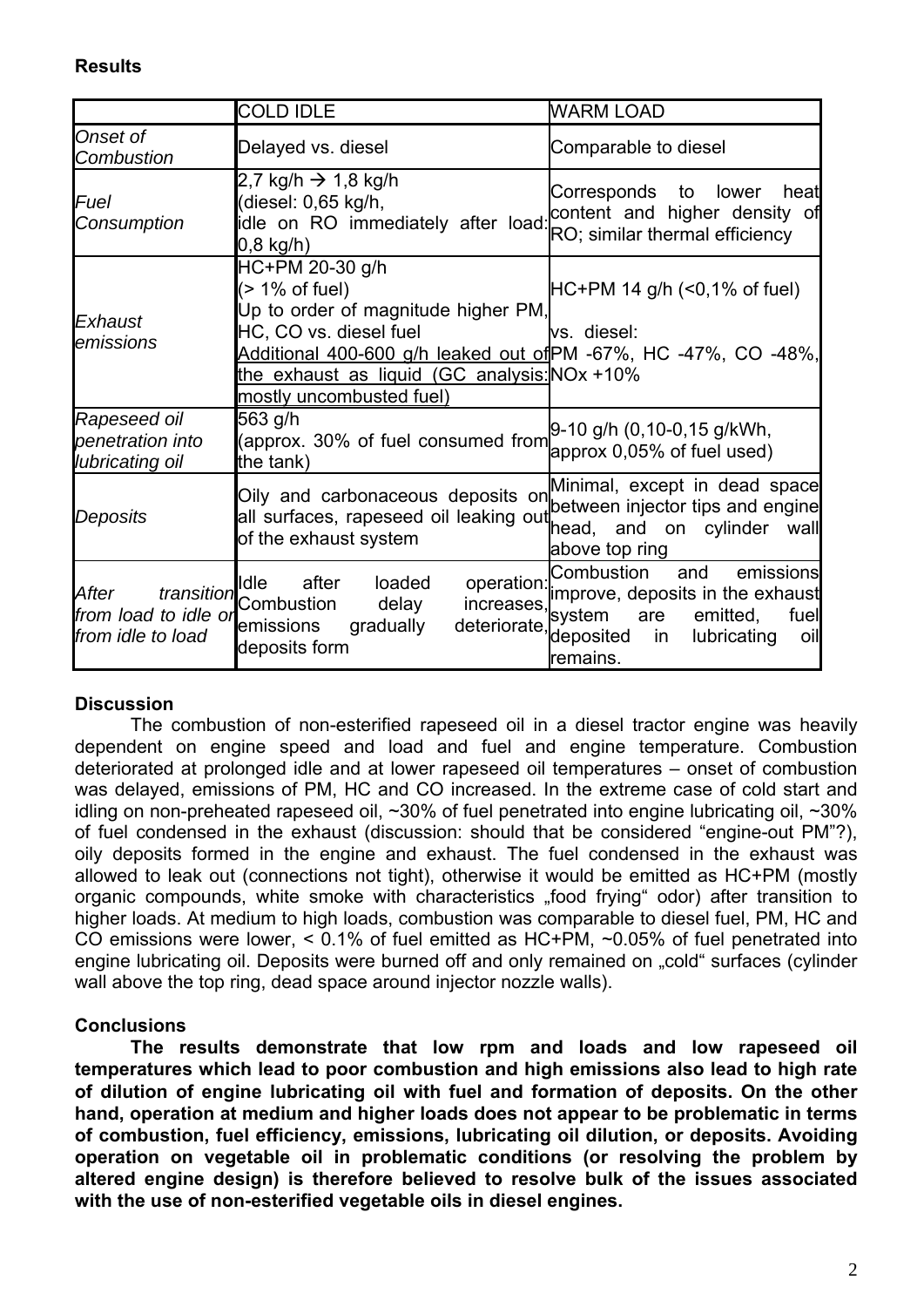### **Acknowledgments**

The tests were funded by the Czech science foundation project 101/08/1717, Optimization of combustion of vegetable oils in diesel engines. The engine was loaned by the Tractor Research Institute (Zetor Brno, Czech Republic). The oil analysis was performed by Jaroslav Černý from the Department of Petroleum Technology and Alternative Fuels of the Institute of Chemical Technology, Prague, CZ.